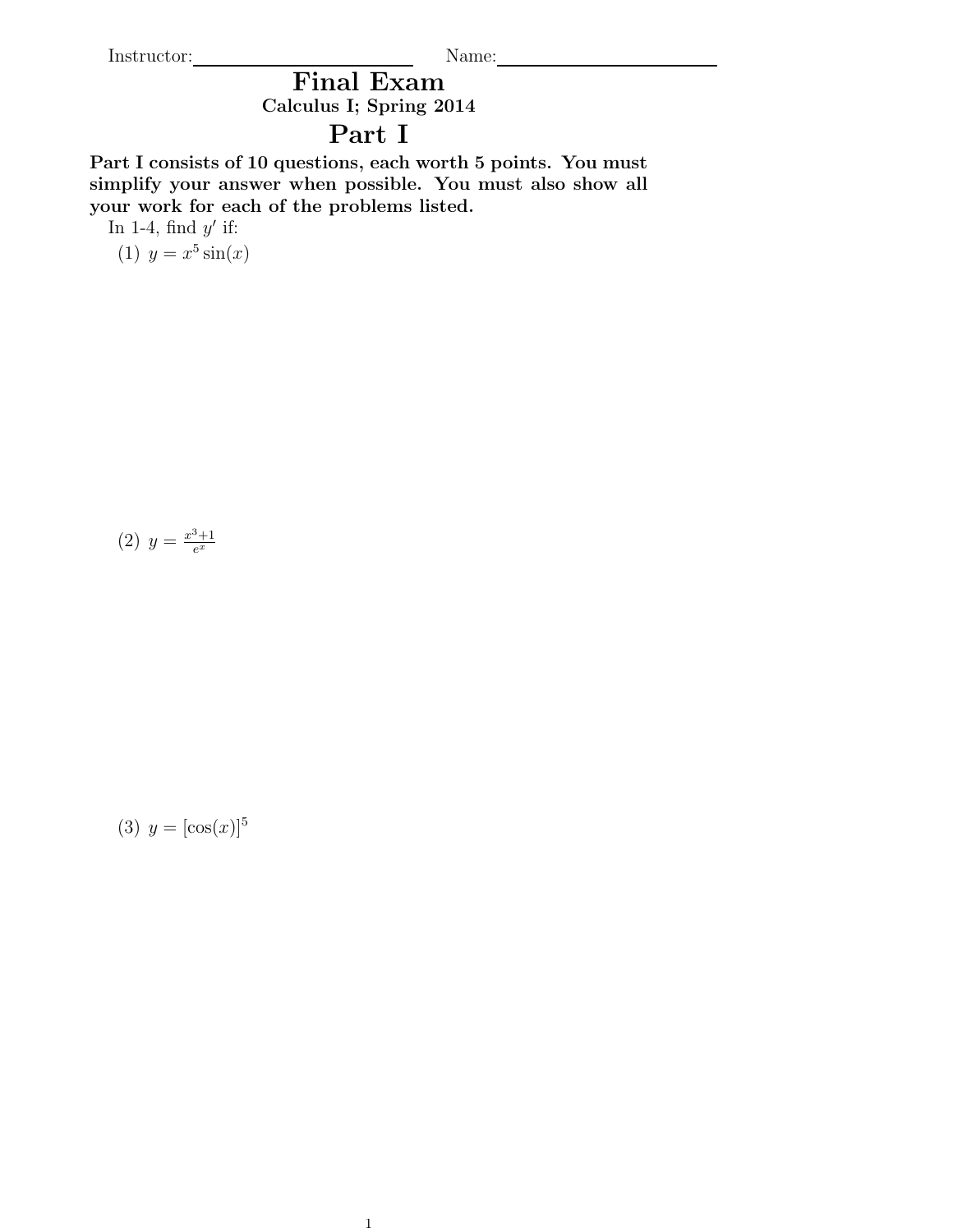(4) 
$$
y = \ln(x^5 + x)
$$

(5) Find the critical numbers of  $y = f(x) = (x - 1)^3(x + 1)^3$ .

(6) Find all local/absolute maxima/minima of the function  $y = x^6 - 2x^3$ . Make sure to state both x and y values.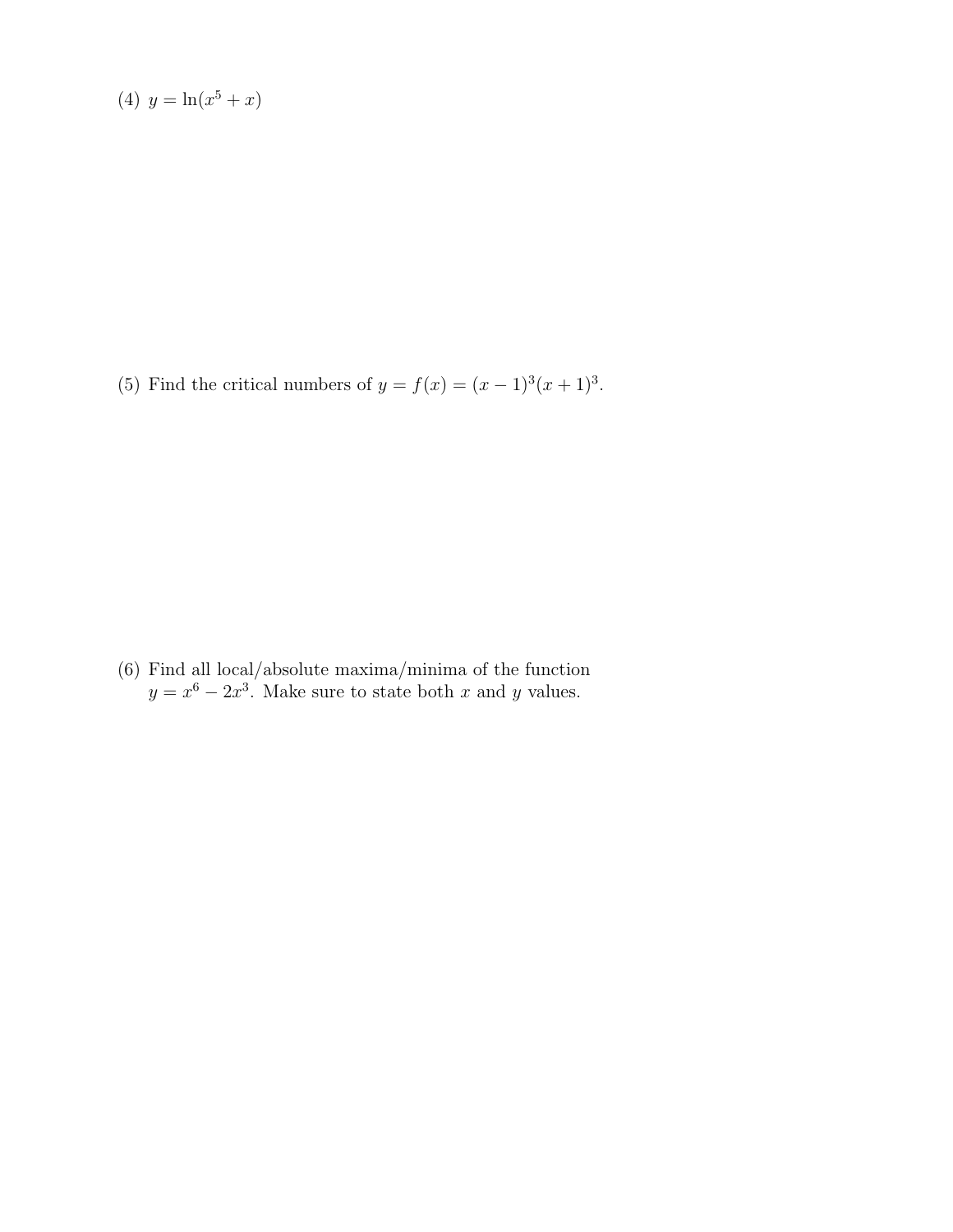(7) Find all asymptotes of the function  $y = \frac{x^2+4}{x^3-x}$  $x^3-x$ 

(8) Find all *x*-values where  $y = xe^x$  is **increasing**.

(9) Suppose one side of a rectangle is increasing at a rate of  $3 m/s$ while the second side is decreasing at a rate of  $2 m/s$ . Find the rate of change of the area of the rectangle when the first side is  $5 m$  and the second side is  $7 m$ .

(10) Evaluate the following limit  $\lim_{x\to\infty}$  $\overline{x}$  $ln(x)$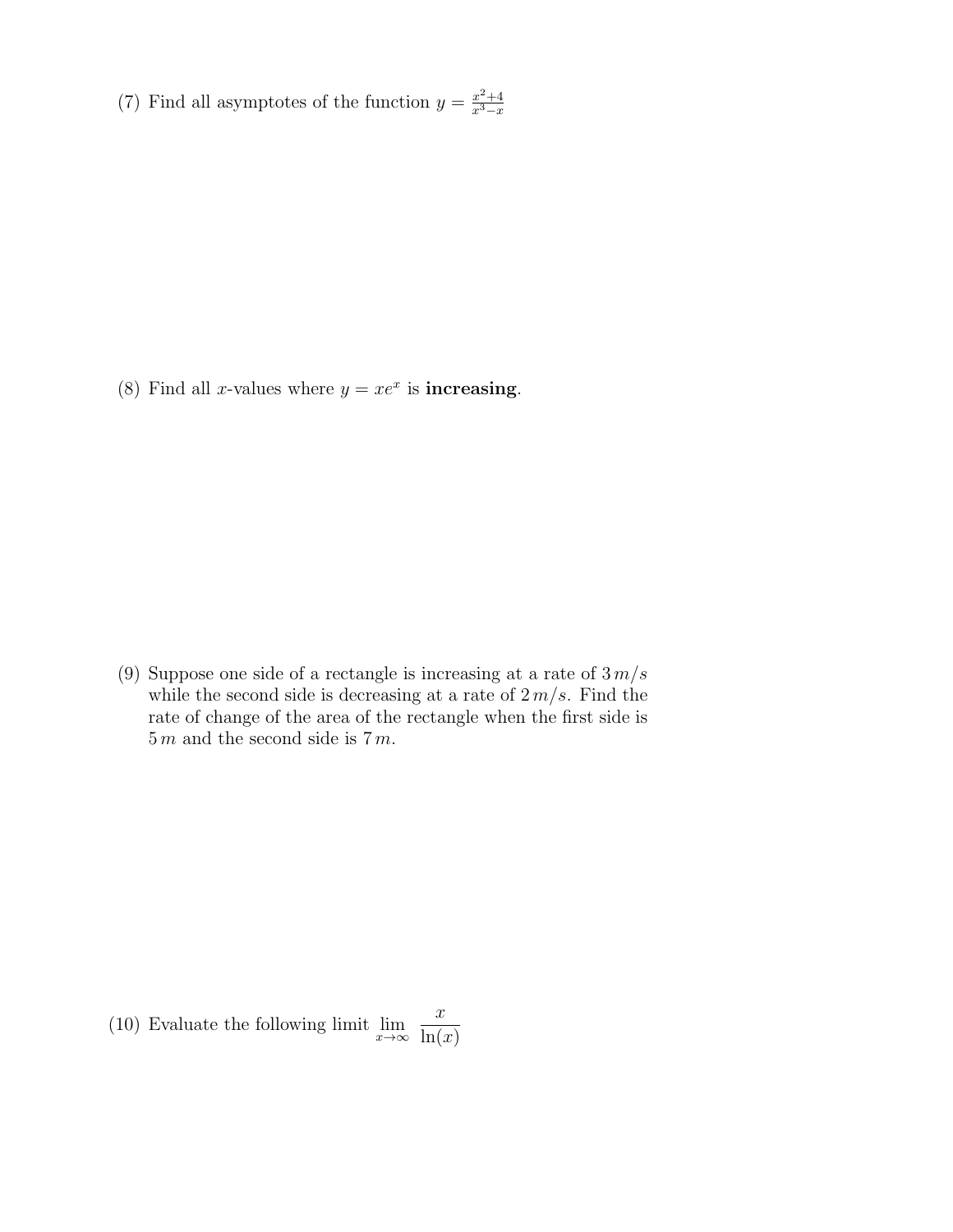(11) Use calculus to find the dimensions of a rectangle whose area is 7 and whose perimeter is minimal.

## Part II

Part II consists of 6 problems; the number of points for each part are indicated by [x pts]. You must show the relevant steps (as we did in class) and justify your answer to earn credit. Simplify your answer when possible.

(1) [3 pts] Evaluate the limit  $\lim_{x\to\infty} x \ln(x)$ 

(2) [6 pts] Evaluate the limit  $\lim_{x\to 0^+} x \ln(x)$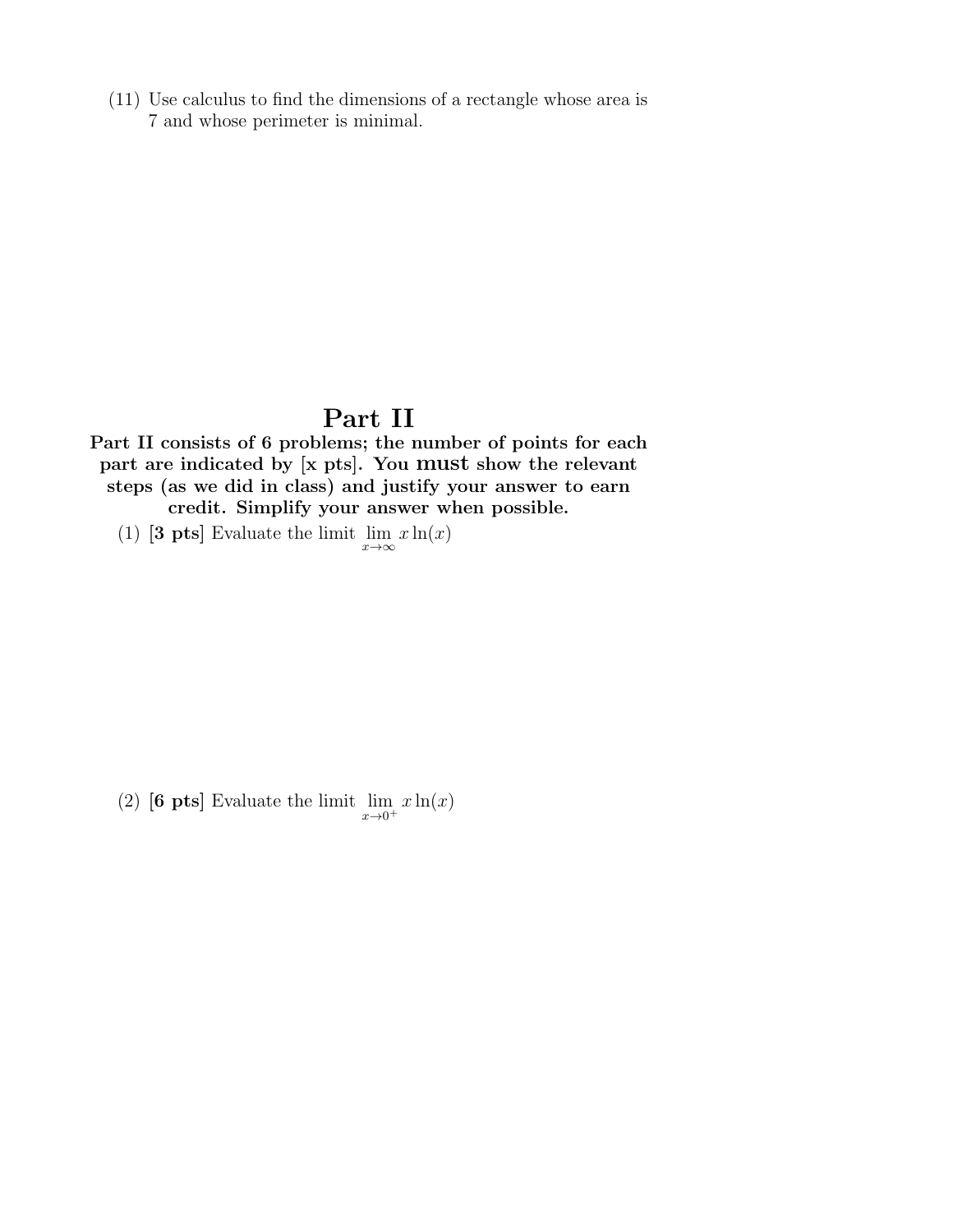(3) [8 pts] Use linearization at an appropriate point  $x = a$  to **S** pus use inteatization at an approximate the value of the function  $\sqrt[3]{8.1}$ 

(4) Note that you are not asked to determine where the function is concave up/down nor do you need to find the points of inflection. Be careful when computing  $f'(x)!$ Given the function  $y = f(x) = \frac{x^2 - 9}{x^2 - 4}$  $x^2-4$ (a)  $[2 \text{ pts}]$  Find the x and y intercepts of the function.

(b) [2 points] Find all asymptotes.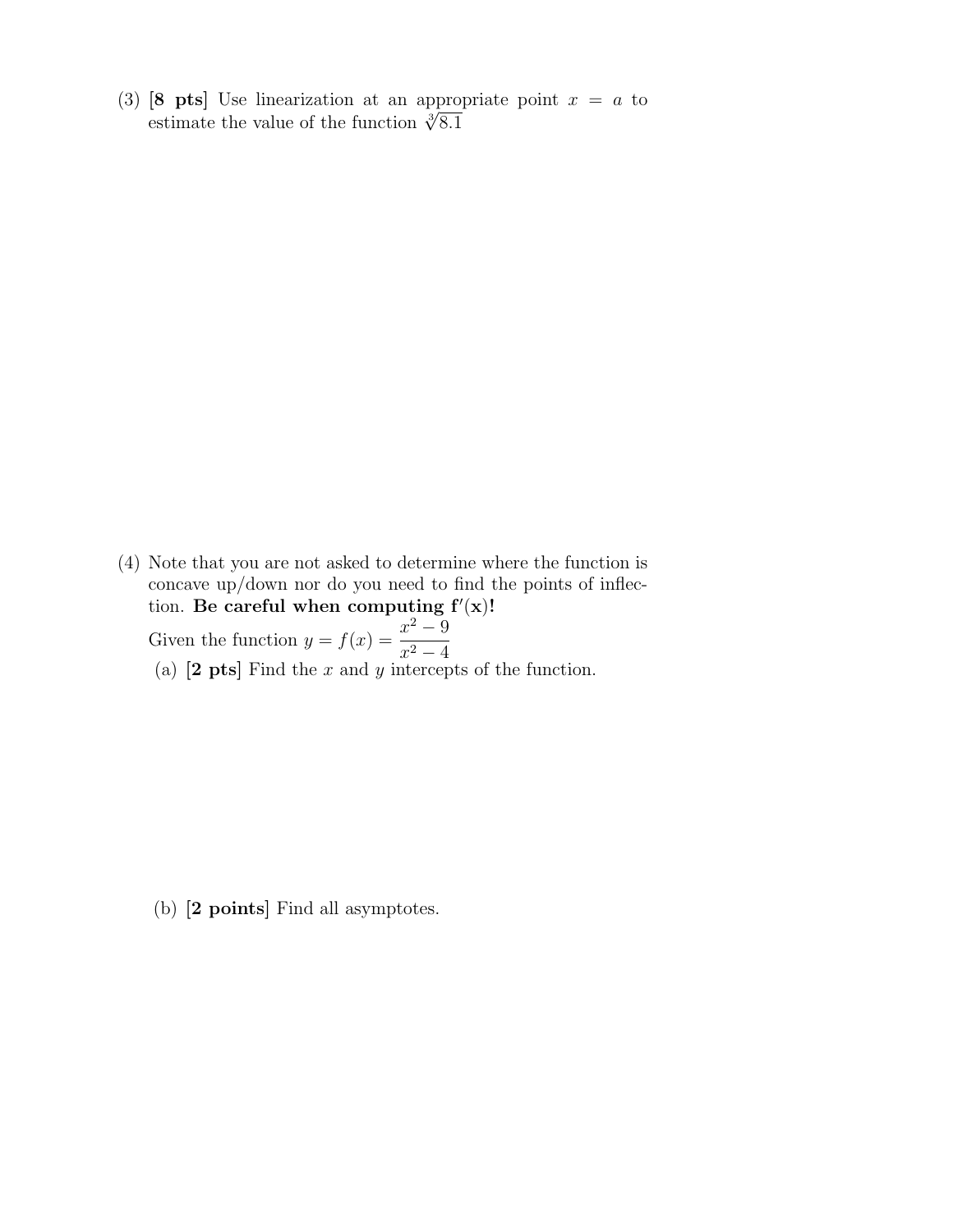(c)  $[2 \text{pts}]$  Find the open intervals where  $f(x)$  is increasing and the open intervals where  $f(x)$  is decreasing.

(d) [2 pts] Find the local maximum and local minimum values of  $f(x)$ . (Be sure to give the x and y coordinates of each local max/min).

(e) [5 pts] Use the above information to graph the function below. Indicate all relevant information in the graph; in particular any absolute/local maxima/minima.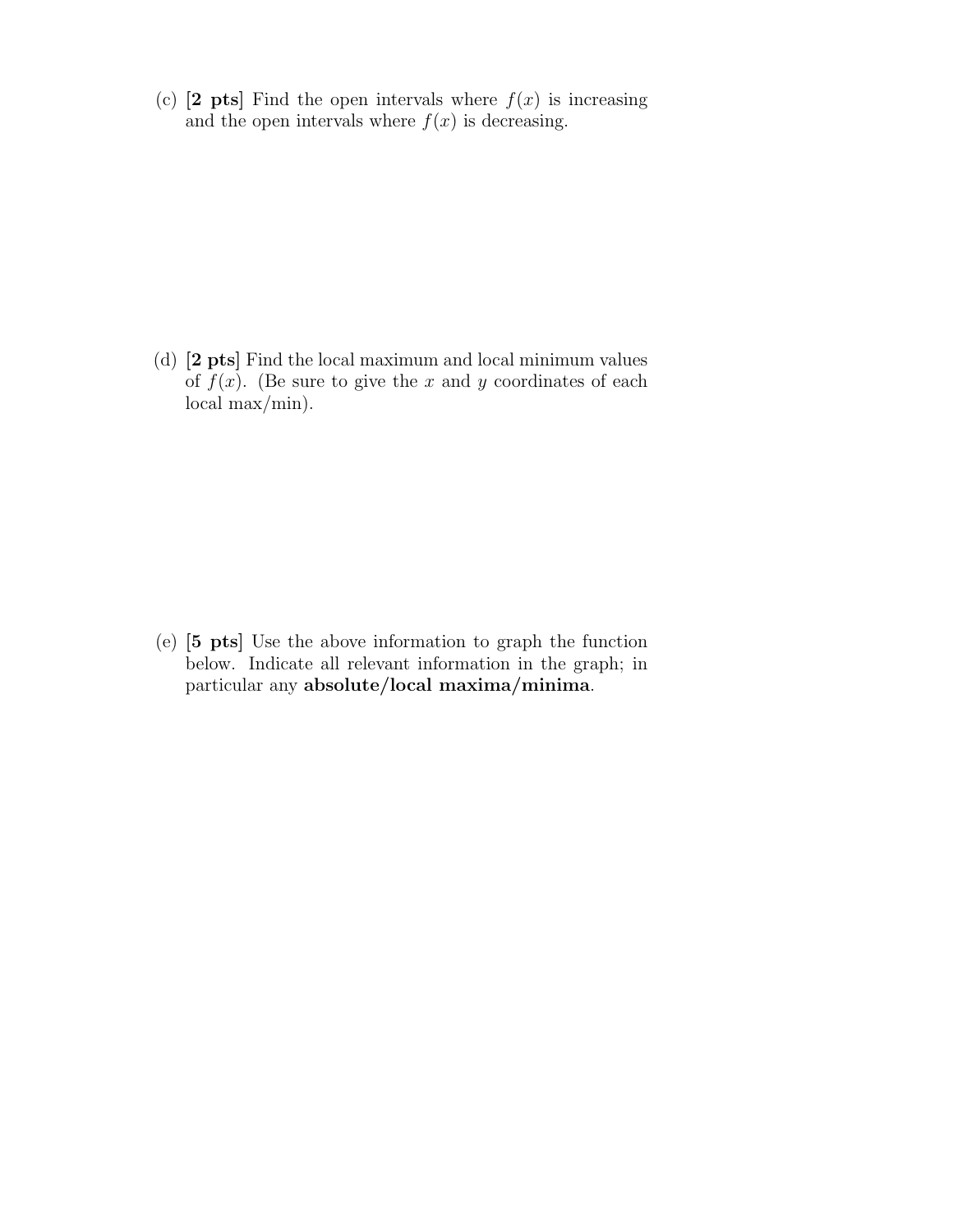(5) [10 pts] If  $y = f(x) = (x^2 - 1)^2$ , find the absolute maximum and minimum of  $f(x)$  on the closed interval  $[-1, 2]$ . (Include the appropriate  $y$  values, simplify when possible.)